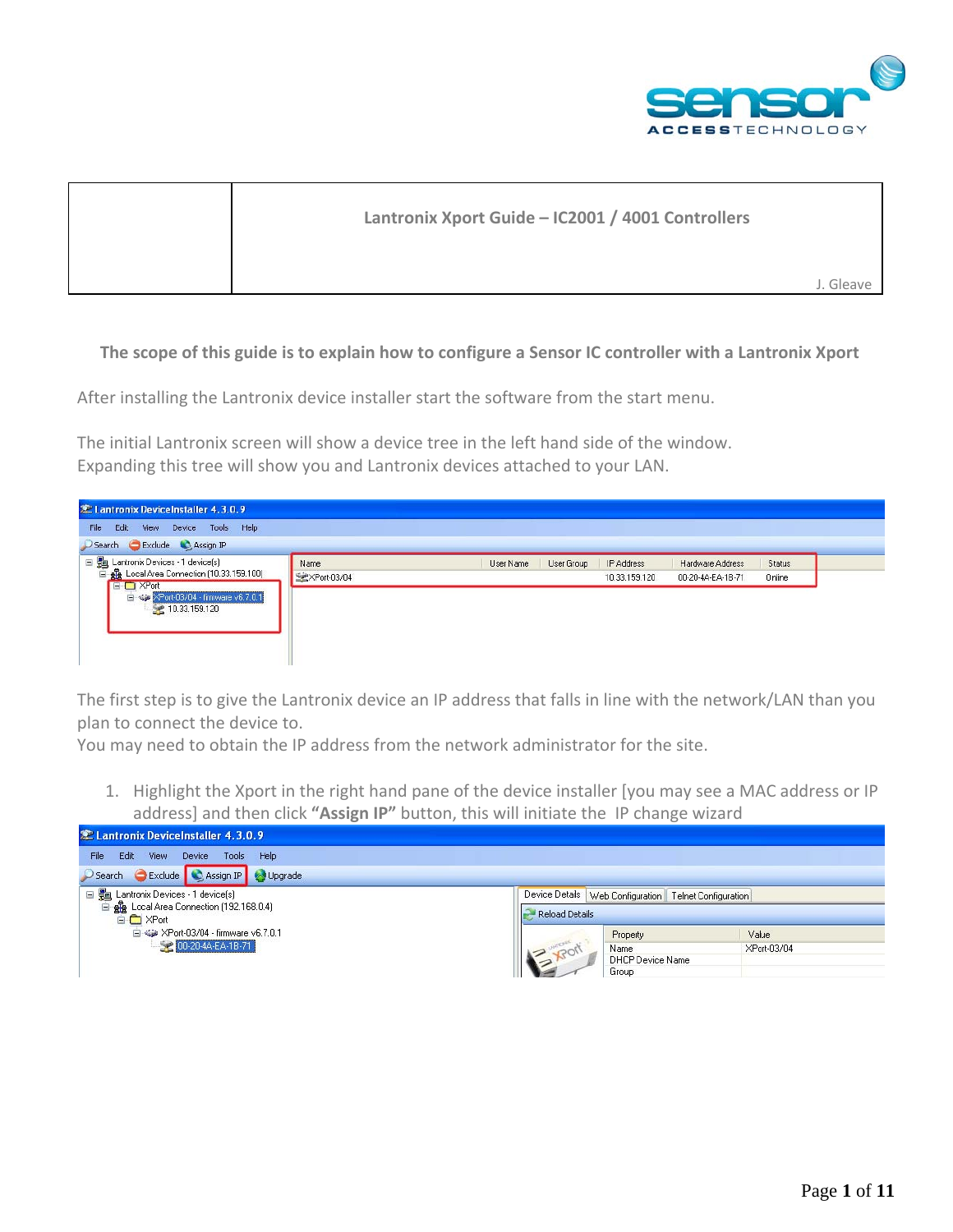

2. Once the wizard has been initiated, follow the steps as the pictures point out below. The first step of the wizard is to decide whether you want the wizard to automatically assign an IP address for you or to assign a specific IP address, Choose **"Assign a specific IP address"** and then click **"Next"**

| <b>Assign IP Address</b><br>٩ |                                                                                                                                                                                                                                                    |  |
|-------------------------------|----------------------------------------------------------------------------------------------------------------------------------------------------------------------------------------------------------------------------------------------------|--|
|                               | <b>Assignment Method</b><br>Would you like to specify the IP address or should the unit get its<br>settings from a server out on the network?<br>Obtain an IP address automatically<br>∩<br>Assign a specific IP address<br><b>TCP/IP Tutorial</b> |  |
|                               | Next<br>Cancel<br>Help<br>$<$ Back                                                                                                                                                                                                                 |  |

3. We now enter the relevant details into the 3 fields provided.

| Assign IP Address |                                                                                                                                                                                                                                                                                                                      |  |
|-------------------|----------------------------------------------------------------------------------------------------------------------------------------------------------------------------------------------------------------------------------------------------------------------------------------------------------------------|--|
|                   | <b>IP Settings</b>                                                                                                                                                                                                                                                                                                   |  |
|                   | Please fill in the IP address, subnet, and gateway to assign the device.<br>The subnet will be filled in automatically as you type, but please verify<br>it for accuracy. Incorrect values in any of the below fields can make it<br>impossible for your device to communicate, and can cause network<br>disruption. |  |
|                   | IP address:<br>192.168.0.111                                                                                                                                                                                                                                                                                         |  |
|                   | Subnet mask:<br>255.255.255.0                                                                                                                                                                                                                                                                                        |  |
|                   | Default gateway<br>192.168.0.254                                                                                                                                                                                                                                                                                     |  |
|                   |                                                                                                                                                                                                                                                                                                                      |  |
|                   | $<$ Back<br>Next<br>Cancel<br>Help                                                                                                                                                                                                                                                                                   |  |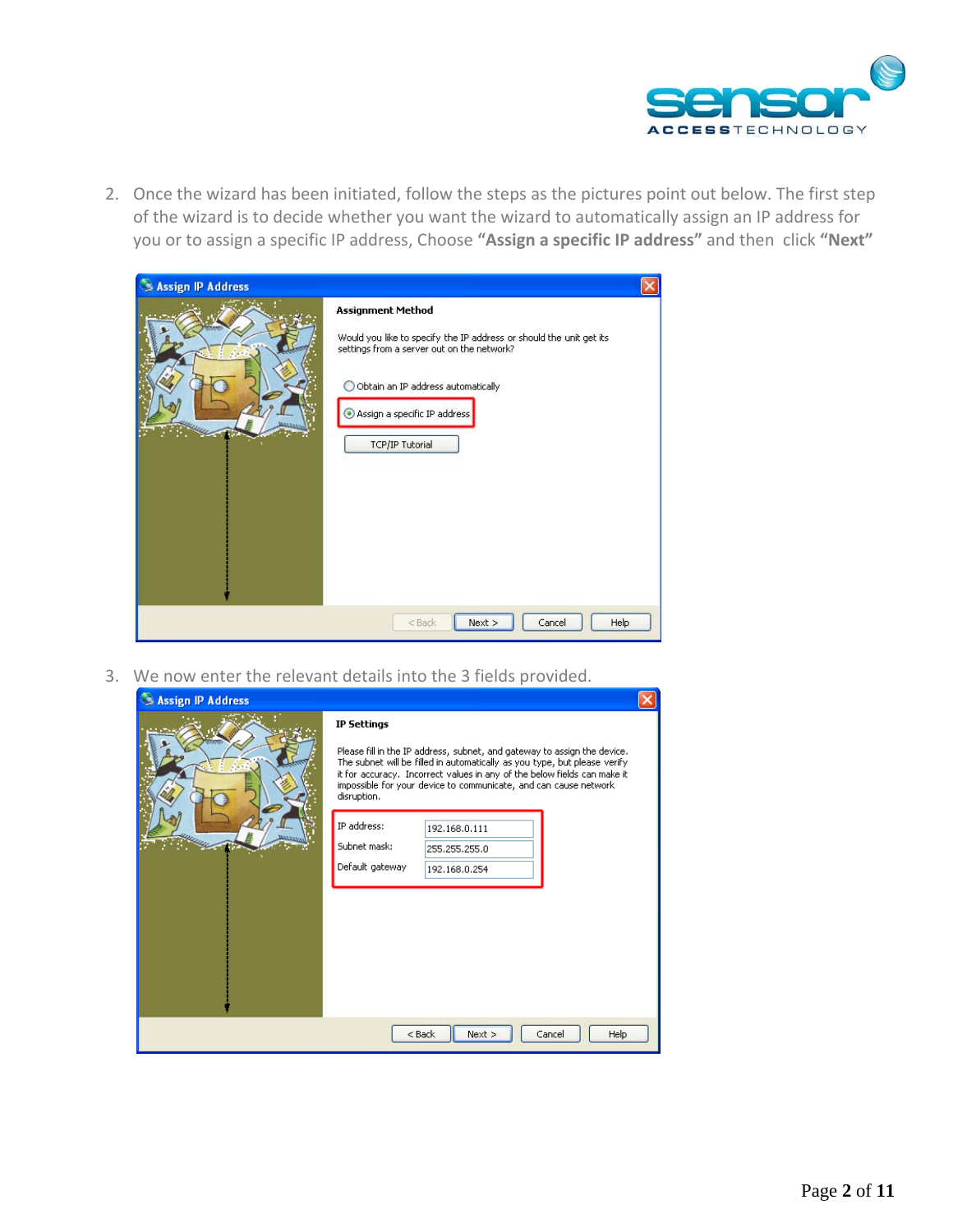

The 3 fields are: **IP Address** [The physical IP address you want to assign to the controller/Xport] **Subnet Mask** [The Subnet the IP address of the controller/Xport belongs to] **Default Gateway** [The gateway node the Controller will use to talk to another network, usually the IP address of a router or managed switch] All these 3 addresses will be available from your network administrator Once obtained fill in the 3 fields with the relevant information and then click next.

4. Click the **"Assign"** button. Device installer will now take the above 3 fields and assign then to the Xport

| H.<br>Assign IP Address |                                                                                        |
|-------------------------|----------------------------------------------------------------------------------------|
| ×,                      | Assignment<br>Click the Assign button to complete the IP address assignment.<br>Assign |
|                         | Finish<br>Help<br>$<$ Back<br>Cancel                                                   |

5. Once the progress bar is at 100% click **"Finish"** The controller is now assigned with the designated IP address, Subnet and default gateway.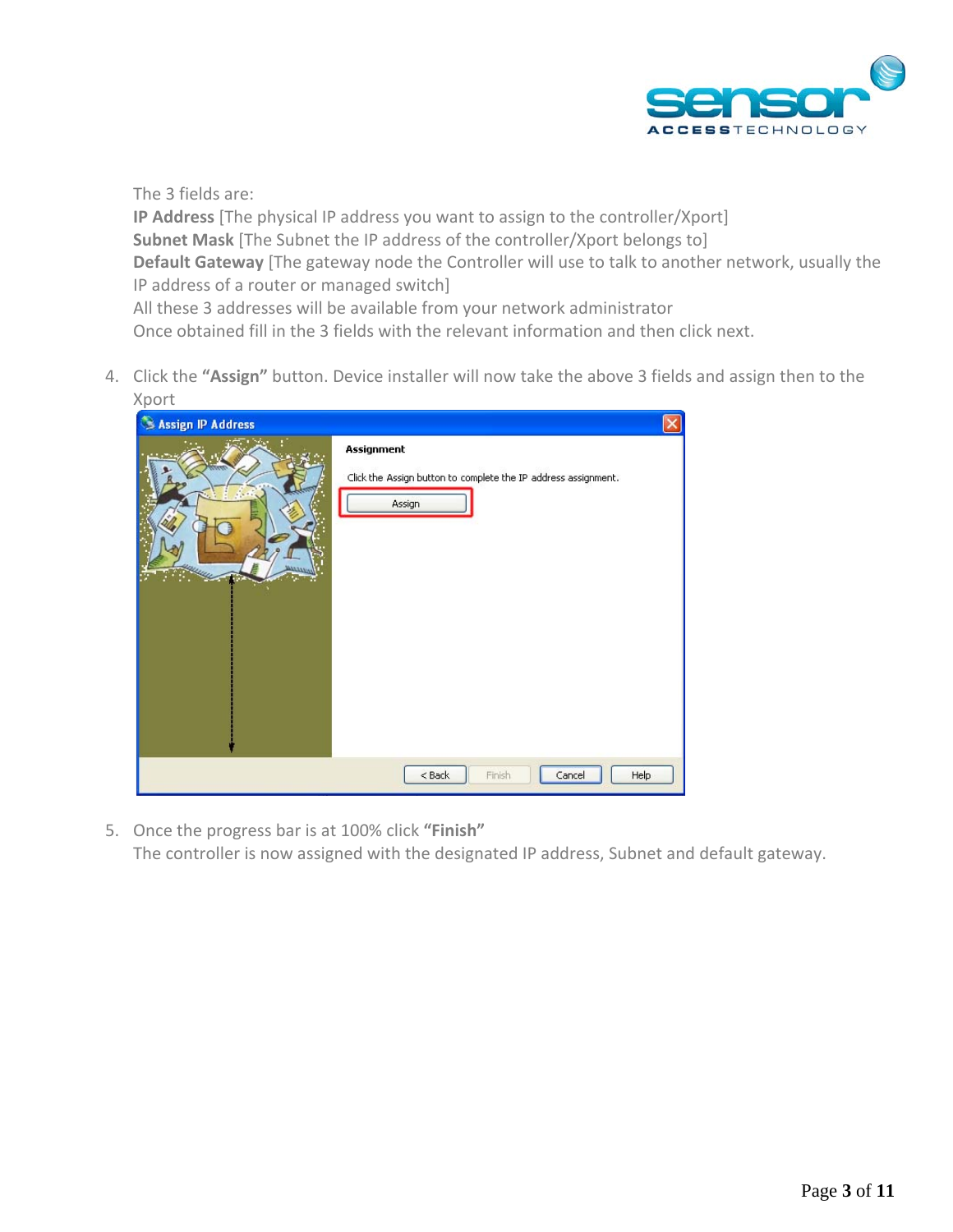

## **Part 2 – Changing controller/Xport defaults**

Now that we have the controller setup with the correct IP address, Subnet and gateway we need to change certain elements of the Xport so that the controller can communicate with GuardPoint Pro.

To view the newly changed information we click on the **"Device Details"** tab in the right hand pain of the Device installer.



Here we can check all aspects of the Xport. However we still need to check and change the serial bus channel of the Xport. This can be done with either of the 2 methods provided from the Device installer. Web configuration or Telnet configuration.

First we will look at how to access the web configuration and what to change.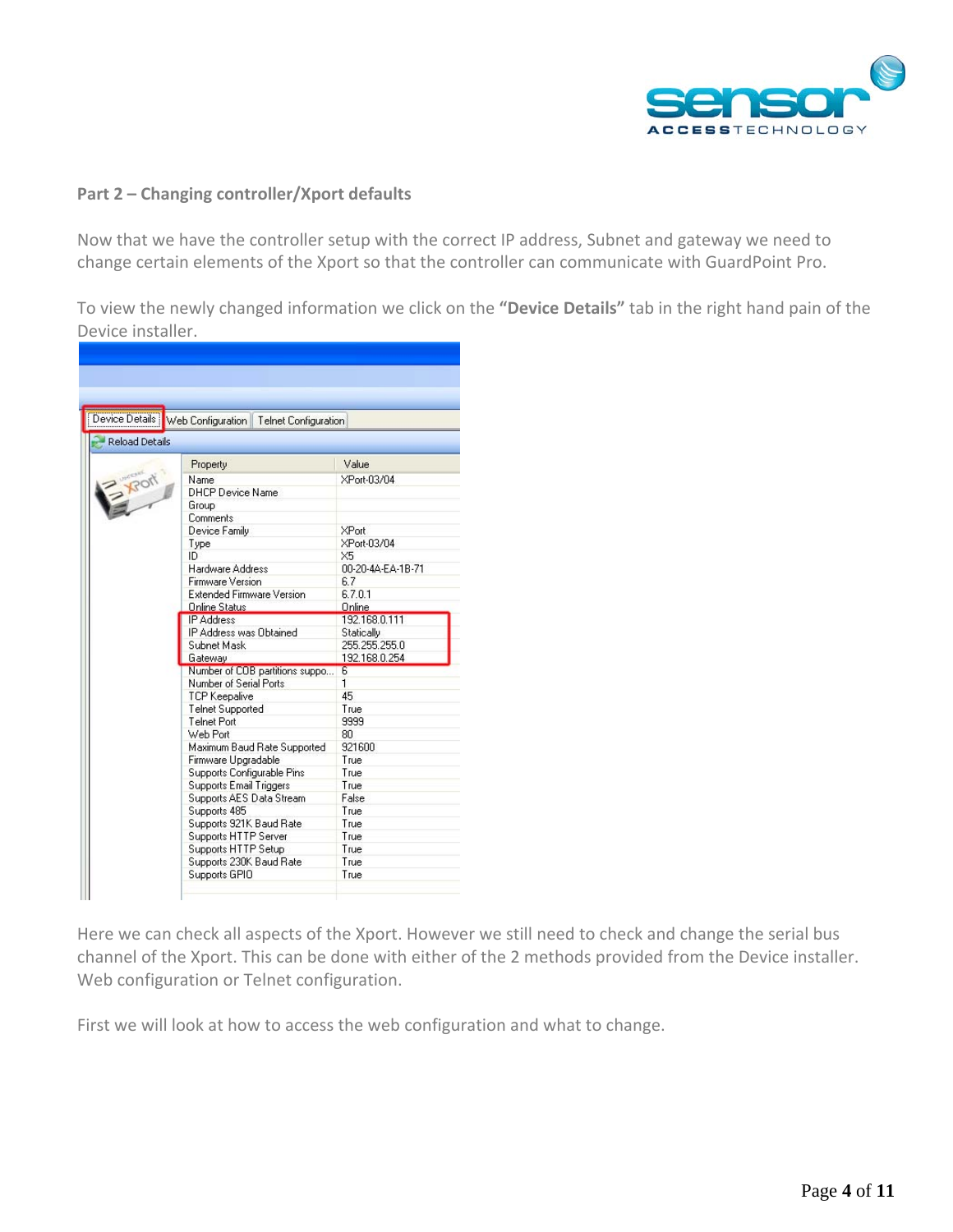

**Web Configuration**

First click onto the **Web Configuration** tab

|                                                         | ⊪a<br>l e l |
|---------------------------------------------------------|-------------|
|                                                         |             |
|                                                         |             |
| Device Details Web Configuration   Telnet Configuration |             |
| Address: http://192.168.0.111:80<br>Ð                   | $\circ$     |
|                                                         |             |
|                                                         |             |
|                                                         |             |
|                                                         |             |
|                                                         |             |
|                                                         |             |
|                                                         |             |
|                                                         |             |
|                                                         |             |

You will be presented with a blank page.

In the Address bar [much like a web browser] you will see the IP address of you controller followed by the port [in this case the Xport is set to allow web connections on port 80]

To access further settings of the Xport with the Web configuration method we need to click onto the Green arrow button. You will now see a username and password window, by default these are left blank

| <b>Connect to 192.168.0.111</b>            |                                                                                                                         |                                                              |
|--------------------------------------------|-------------------------------------------------------------------------------------------------------------------------|--------------------------------------------------------------|
|                                            |                                                                                                                         |                                                              |
| password.<br>without a secure connection). | The server 192.168.0.111 at (null) requires a username and<br>Warning: This server is requesting that your username and | password be sent in an insecure manner (basic authentication |
| User name:<br>Password:                    | Ŕ<br>Remember my password                                                                                               |                                                              |
|                                            | OK                                                                                                                      | Cancel                                                       |

Click **"OK"** to access the front page of the Xport Web Configuration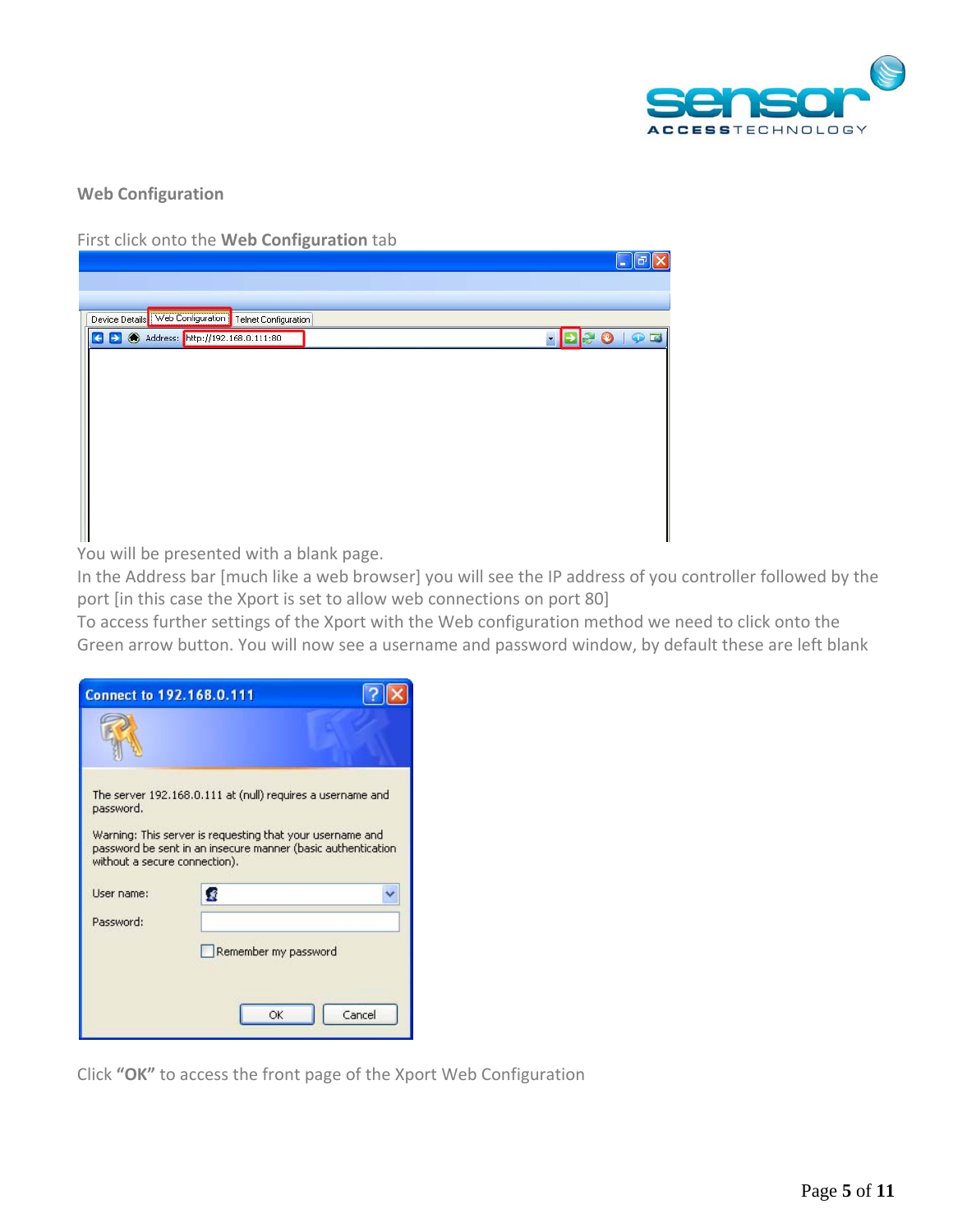



We can now see the front page of the web configuration with options down the left hand side of the page

Outlined in RED in the Web configuration picture above is the MAC address. This is the physical hardware address of the Xport, this address can also be found printed on the Xport.

We now need to run through the settings in the Left hand menu of the Xport Web configuration.

1. **Network** – Click onto the **"Network"** menu the following page will load

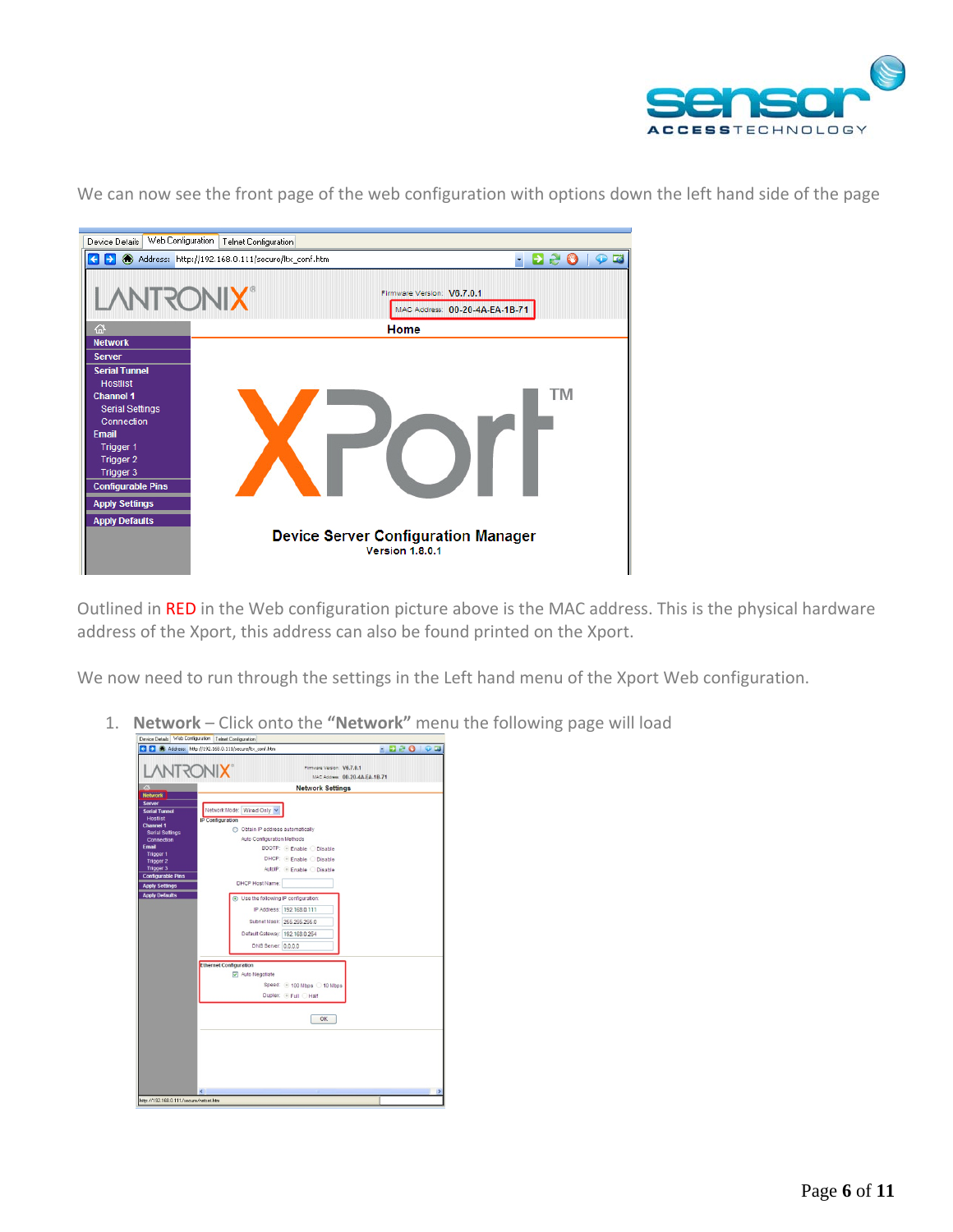

The Network Mode drop down needs to be set to Wired

Make sure that the **"Use the following IP configuration"** radio button is selected and the available fields correspond with what you entered earlier when setting up the IP address of the Xport. [Ignoring the DNS server settings]

**Ethernet configuration** should be set to **"Auto Negotiation"**

**Speed** should be set to the speed of the network

**Duplex** should be set to **full.**

If for whatever reason you needed to change any settings on this page, once done click the OK button.

**2. Server ‐** Click onto the network menu the following page will load

| Web Configuration<br>Device Details | Telnet Configuration<br>Address: http://192.168.0.111/secure/ltx_conf.htm |                                 |
|-------------------------------------|---------------------------------------------------------------------------|---------------------------------|
|                                     |                                                                           | <b>EN SO</b><br>$\bullet$<br>×. |
| <b>LANTRONIX®</b>                   | Firmware Version: V6.7.0.1                                                | MAC Address: 00-20-4A-EA-1B-71  |
| 谷                                   | <b>Server Settings</b>                                                    |                                 |
| <b>Network</b>                      |                                                                           |                                 |
| Server                              | <b>Server Configuration</b>                                               |                                 |
| <b>Serial Tunnel</b>                | Telnet/Web Manager                                                        |                                 |
| <b>Hostlist</b><br><b>Channel 1</b> | Password:                                                                 |                                 |
| <b>Serial Settings</b>              |                                                                           |                                 |
| Connection                          | Retype Password:                                                          |                                 |
| <b>Email</b>                        | Advanced                                                                  |                                 |
| <b>Trigger 1</b>                    |                                                                           |                                 |
| <b>Trigger 2</b>                    | ARP Cache Timeout 600                                                     |                                 |
| <b>Trigger 3</b>                    | TCP Keepalive (secs): 45                                                  |                                 |
| <b>Configurable Pins</b>            | Monitor Mode @ Bootup: © Enable O Disable                                 |                                 |
| <b>Apply Settings</b>               | CPU Performance Mode: O Low O Regular O High                              |                                 |
| <b>Apply Defaults</b>               |                                                                           |                                 |
|                                     | HTTP Server Port: 80                                                      |                                 |
|                                     | Config Server Port: 30718                                                 |                                 |
|                                     | MTU Size: 1400                                                            |                                 |
|                                     |                                                                           |                                 |
|                                     | <b>OK</b>                                                                 |                                 |
|                                     |                                                                           |                                 |

All of these settings can be left as default.

If you wish a password to be entered when configuring the Xport do so in the Server Configuration – Telnet/Web manger password fields [I would advise against this, if the password gets lost or another engineer visits the site and needs to configure the device, without this password they will be locked out]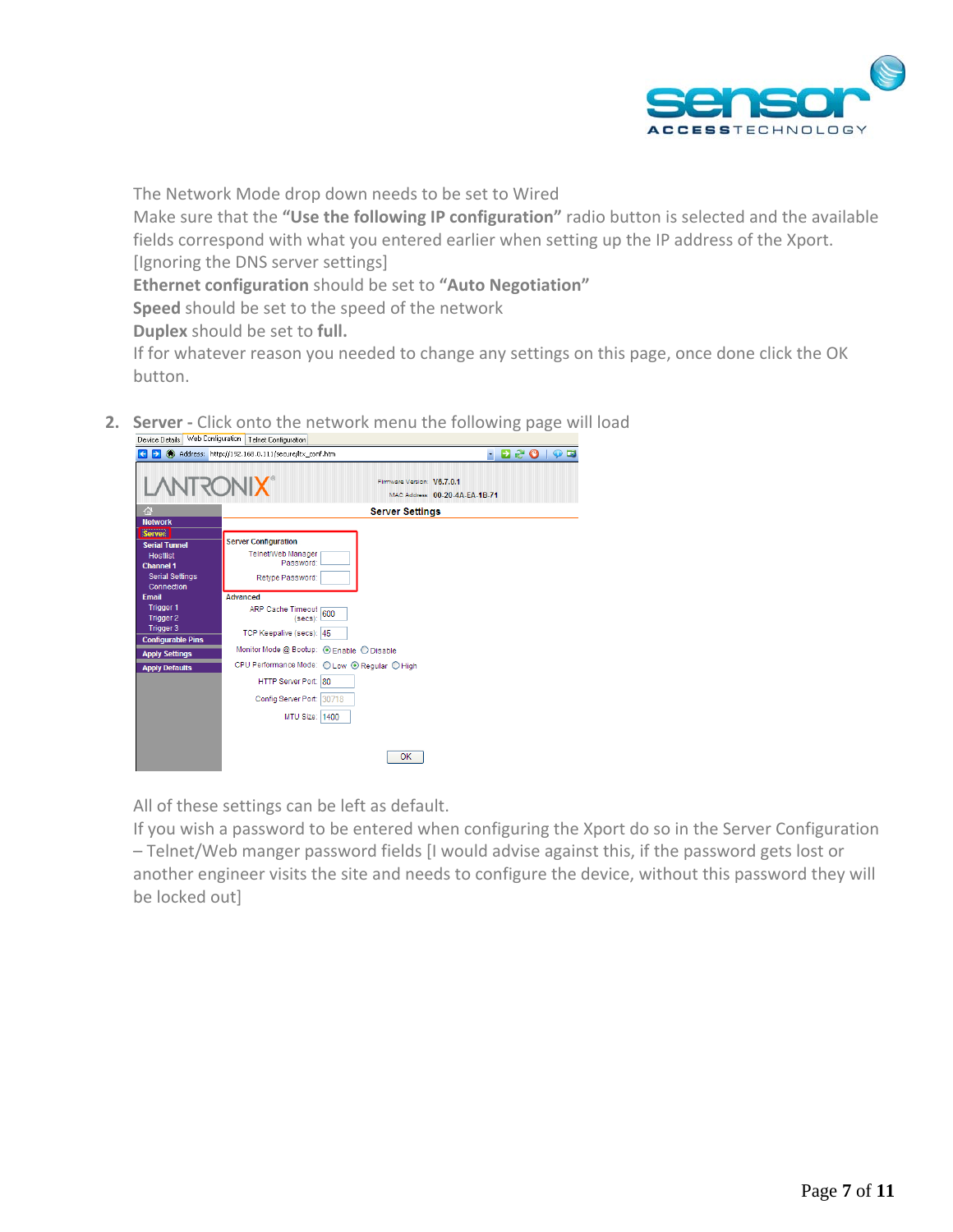

3. Channel 1 – Serial Settings - Click onto the network menu the following page will load

| nevice neralis i<br>web computation   Telnet Confidingtion<br><b>Deo</b><br>$\leftarrow$<br>Ы<br>Address: http://192.168.0.111/secure/ltx_conf.htm<br>$\bullet$ $\blacksquare$<br>×. |                                                                              |                                                              |  |  |  |  |
|--------------------------------------------------------------------------------------------------------------------------------------------------------------------------------------|------------------------------------------------------------------------------|--------------------------------------------------------------|--|--|--|--|
| <b>TURITY</b>                                                                                                                                                                        |                                                                              | Firmware Version: V6.7.0.1<br>MAC Address: 00-20-4A-EA-1B-71 |  |  |  |  |
| 帘                                                                                                                                                                                    |                                                                              | <b>Serial Settings</b>                                       |  |  |  |  |
| <b>Network</b>                                                                                                                                                                       |                                                                              |                                                              |  |  |  |  |
| <b>Server</b><br><b>Serial Tunnel</b><br><b>Hostlist</b>                                                                                                                             | <b>Channel 1</b><br>Disable Serial Port                                      |                                                              |  |  |  |  |
| <b>Channel 1</b><br><b>Serial Settings</b><br><b>Connection</b><br><b>Email</b>                                                                                                      | <b>Port Settings</b><br>Protocol: RS232<br>Baud Rate: 9600<br>Data Bits: 8 v | Flow Control: None                                           |  |  |  |  |
| <b>Trigger 1</b><br>Trigger 2<br>Trigger 3                                                                                                                                           | v<br><b>Pack Control</b>                                                     | Parity: None<br>Stop Bits:<br>1 <sub>v</sub>                 |  |  |  |  |
| <b>Configurable Pins</b>                                                                                                                                                             | <b>Enable Packing</b>                                                        |                                                              |  |  |  |  |
| <b>Apply Settings</b>                                                                                                                                                                | Idle Gap Time:   12 msec<br>$\vee$                                           |                                                              |  |  |  |  |
| <b>Apply Defaults</b>                                                                                                                                                                | Match 2 Byte Sequence: O Yes O No                                            | Send Frame Immediate: ○ Yes ⊙ No                             |  |  |  |  |
|                                                                                                                                                                                      | $0x$ 00<br>Match Bytes: 0x 00<br>(Hex)                                       | Send Trailing Bytes: O None O One O Two                      |  |  |  |  |
|                                                                                                                                                                                      | <b>Flush Mode</b>                                                            |                                                              |  |  |  |  |
|                                                                                                                                                                                      | <b>Flush Input Buffer</b>                                                    | <b>Flush Output Buffer</b>                                   |  |  |  |  |
|                                                                                                                                                                                      | With Active Connect: ○ Yes ⊙ No                                              | With Active Connect: ○ Yes ⊙ No                              |  |  |  |  |
|                                                                                                                                                                                      | With Passive Connect: ○ Yes ⊙ No                                             | With Passive Connect: ○ Yes ⊙ No                             |  |  |  |  |
|                                                                                                                                                                                      | At Time of Disconnect: ○ Yes ⊙ No                                            | At Time of Disconnect: ○ Yes ⊙ No                            |  |  |  |  |
|                                                                                                                                                                                      |                                                                              | OK                                                           |  |  |  |  |

The important settings to note on this page are the Port Settings. They should be configured like so.

**Protocol – RS232 Flow Control – None Baud Rate – 9600 Data Bits – 8 Parity – None Stop Bits – 1**

Everything else on this page can be left as default. Once finished click **OK**.

That concludes the Web configuration method. You now need to click **"Apply Settings"** from the left hand menu for all changes to be written to the Xport.

If for any reason you entered in the incorrect settings for the Xport underneath "Apply Settings" there is an **"Apply Defaults"** menu. This will reset the controller to the factory default settings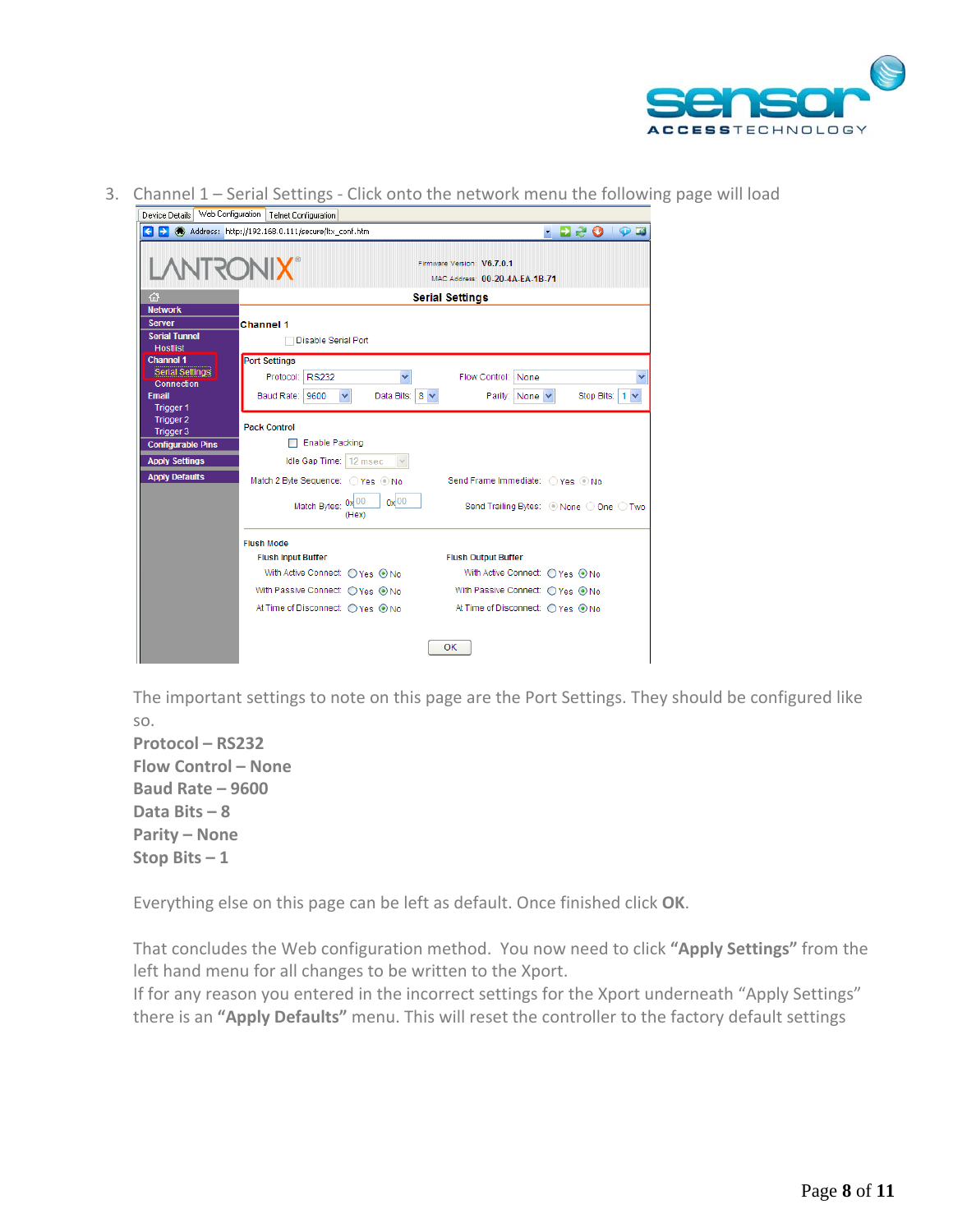

## **Telnet Configuration**

Clicking onto the Telnet Configuration tab will load this screen

|  | <sup>1</sup> Device Details   Web Configuration   Telnet Configuration |            |               |  |
|--|------------------------------------------------------------------------|------------|---------------|--|
|  | IP Address: 192.168.0.111                                              | Port: 9999 | Connect Clear |  |
|  |                                                                        |            |               |  |

The important aspects to check here are:

#### **The IP address**

## **Port Number**

Both of these can be found on the **"Device Details"** Tab. The Telnet port number if not changed will always be at default **9999**.

Once these are found to be correct click **"Connect"**

Once connect has been clicked you will see this page

| Telnet Configuration<br>Device Details   Web Configuration |                                                                       |  |            |             |  |  |
|------------------------------------------------------------|-----------------------------------------------------------------------|--|------------|-------------|--|--|
|                                                            | IP Address: 192.168.0.111                                             |  | Port: 9999 | Clear Clear |  |  |
|                                                            | MAC address 00204AEA1B71<br>Software version V6.7.0.1 (100420) XPTEXE |  |            |             |  |  |
|                                                            | Press Enter for Setup Mode                                            |  |            |             |  |  |

You now have approximately 10 seconds to press enter for the Telnet Setup mode. If you fail to respond within the timeout, you will need to click connect again.

Once enter has been pressed you will see the settings of the Xport in text form.

| Device Details Web Configuration Tehet Configuration                     |
|--------------------------------------------------------------------------|
| IP Address: 192.168.0.111<br>Port: 9999<br>Disconnect & Clear            |
|                                                                          |
| *** basic parameters                                                     |
| Hardware: Ethernet TPI                                                   |
| IP addr 192.168.0.111, gateway 192.168.0.254, netwask 255.255.255.0      |
| DNS Server not set                                                       |
|                                                                          |
| *** Security                                                             |
| SNMP is<br>enabled                                                       |
| SNMP Community Name: public                                              |
| Telnet Setup is enabled<br>TFTP Download is enabled                      |
| Port 77FEh is<br>enabled                                                 |
| Web Server is<br>enabled                                                 |
| Web Setup is<br>enabled                                                  |
| ECHO is<br>disabled                                                      |
| Enhanced Password is disabled                                            |
| Port 77FOh is<br>enabled                                                 |
|                                                                          |
| *** Channel 1                                                            |
| Baudrate 9600, I/F Mode 4C, Flow 00                                      |
| Port 10001                                                               |
| Connect Mode : CO                                                        |
| Send '+++' in Modem Mode enabled                                         |
| Show IP addr after 'RING' enabled<br>Auto increment source port disabled |
| Remote IP Adr: --- none ---, Port 00000                                  |
| Disconn Mode: 00                                                         |
| Flugh<br>Mode: 00                                                        |
|                                                                          |
| *** Expert                                                               |
| TCP Keepalive : 45s                                                      |
| ARP cache timeout: 600s                                                  |
| CPU performance: Regular                                                 |
| Monitor Mode @ bootup : enabled<br>RS485 tx enable : active low          |
| HTTP Port Number : 80                                                    |
| SHTP Port Number : 25                                                    |
| NTU Size: 1400                                                           |
| Alternate MAC: disabled                                                  |
| Ethernet connection type: auto-negotiate                                 |
|                                                                          |
| *** E-mail                                                               |
| Mail server: 0.0.0.0                                                     |
| Unit<br>- 1                                                              |
| Domain<br>×                                                              |
| Recipient 1:<br>Recipient 2:                                             |
|                                                                          |
| - Trigger 1                                                              |
| Serial trigger input: disabled                                           |
| Channel: 1                                                               |
| Match: 00,00                                                             |
|                                                                          |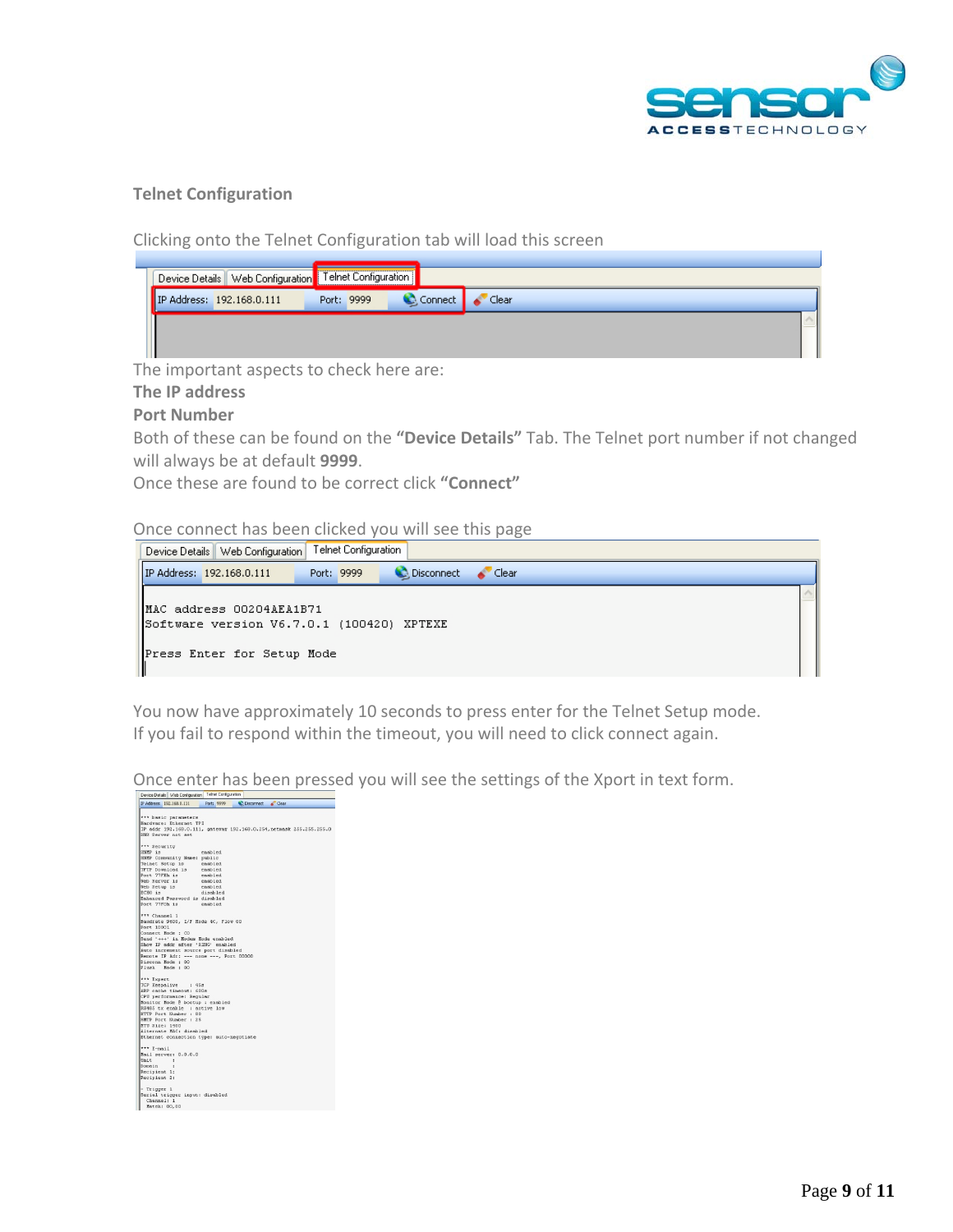

This is the same output as what you would see in the Web configuration but presented in a text format.

To the very bottom of this output you will see a menu

| Change Setup:       |                 |
|---------------------|-----------------|
| 0 Server            |                 |
| 1 Channel 1         |                 |
| 3 E-mail            |                 |
| 5 Expert            |                 |
| 6 Security          |                 |
| 7 Defaults          |                 |
| 8 Exit without save |                 |
| 9 Save and exit     | Your choice $?$ |

To navigate through the various menus you enter the number off the corresponding heading as your choice and press enter.

All the headings in the Telnet configuration correspond to the same menus that are present in the web configuration. Refer to the web configuration section in this manual to see what needs to be changed.

In my example I will use **"Channel 1"** and scroll through the changeable variables, IP, Port Number ect.

```
Change Setup:
  0 Server
  1 Channel 1
  3 E-mail
  5 Expert
  6 Security
  7 Defaults
  8 Exit without save
  9 Save and exit
                            Your choice ? 1
Baudrate (9600) ?
I/F Mode (4C) ?
Flow(00) ?
Port No (10001) ?
ConnectMode (CO) ?
Send '+++' in Modem Mode (Y) ?
Show IP addr after 'RING' (Y) ?<br>Auto increment source port (N) ?
Remote IP Address : (000) . (000) . (000) . (000)
Remote Port (0) ?
DisConnMode (00) ?
FlushMode (00) ?
DisConnTime (00:00) ?:
SendChar 1 (00) ?
SendChar 2 (00) ?
```